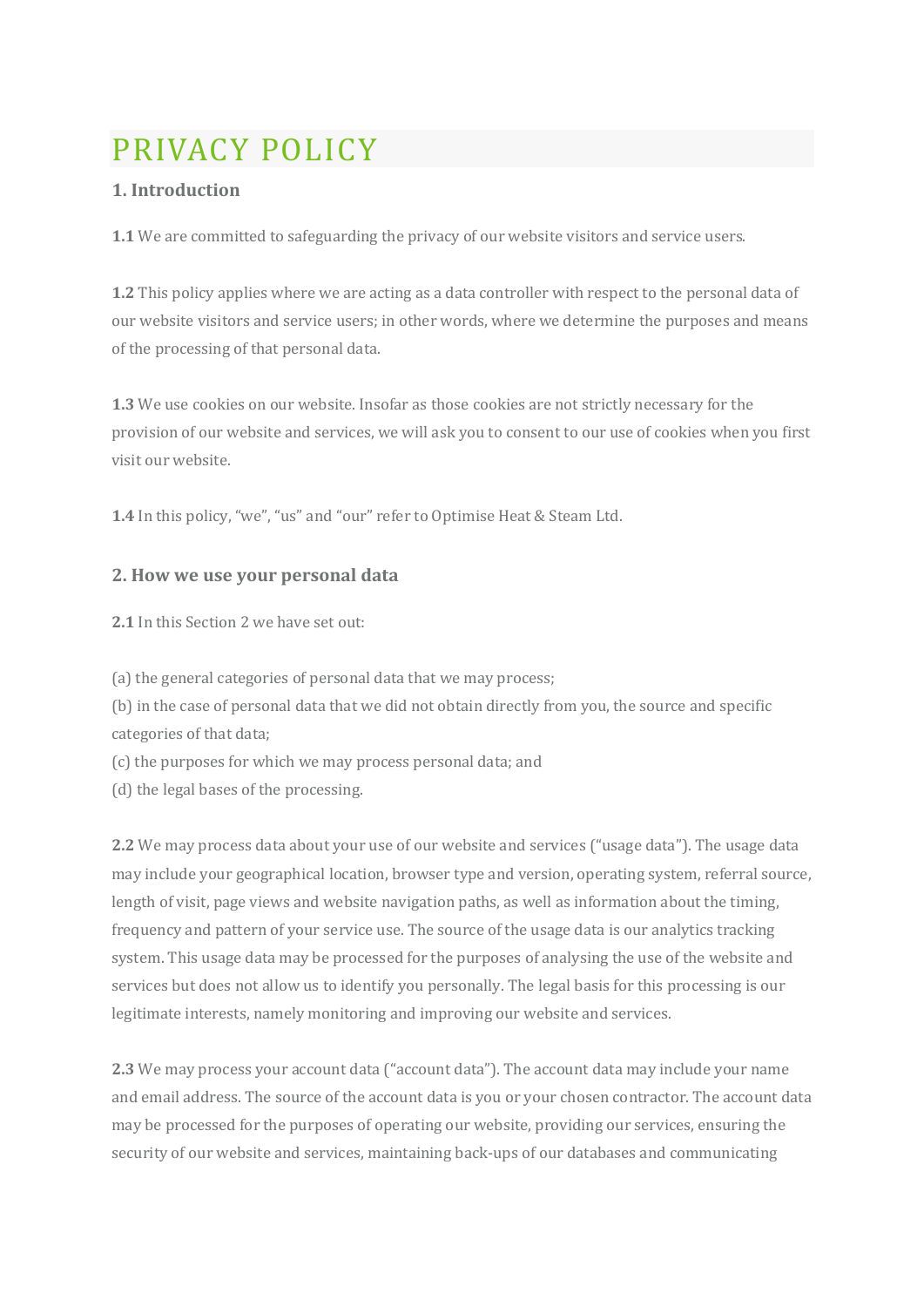with you. The legal basis for this processing is our legitimate interests, namely the performance of a contract between you and us and/or taking steps, at your request, to enter into such a contract.

**2.4** We may process your personal data that is provided in the course of the use of our services ("service data"). The service data may include your name, address, telephone number, email address and employer details. The source of the service data is you, your employer or your chosen contractor. The service data may be processed for the purposes of operating our website, providing our services, ensuring the security of our website and services, maintaining back-ups of our databases and communicating with you. The legal basis for this processing is our legitimate interests, the performance of a contract between you and us and/or taking steps, at your request, to enter into such a contract.

**2.5** We may process information that you post for publication on our website or through our services ("publication data"). The publication data may be processed for the purposes of enabling such publication and administering our website and services. The legal basis for this processing is our legitimate interests, the performance of a contract between you and us and/or taking steps, at your request, to enter into such a contract.

**2.6** We may process information contained in any enquiry you submit to us regarding goods and/or services ("enquiry data"). The enquiry data may be processed for the purposes of offering, marketing and selling relevant goods and/or services to you. The legal basis for this processing is consent.

**2.7** We may process information relating to our customer relationships, including customer contact information ("customer relationship data"). The customer relationship data may include your name, your employer, your job title or role, your contact details, and information contained in communications between us and you or your employer. The source of the customer relationship data is you, your employer or your chosen contractor. The customer relationship data may be processed for the purposes of managing our relationships with customers, communicating with customers, keeping records of those communications and promoting our products and services to customers. The legal basis for this processing our legitimate interests, namely the proper management of our customer relationships.

**2.8** We may process information relating to transactions, including purchases of goods and services, that you enter into with us and/or through our website ("transaction data"). The transaction data may include your contact details, your card details/payment information and the transaction details. The transaction data may be processed for the purpose of supplying the purchased goods and services and keeping proper records of those transactions. The legal basis for this processing is the performance of a contract between you and us and/or taking steps, at your request, to enter into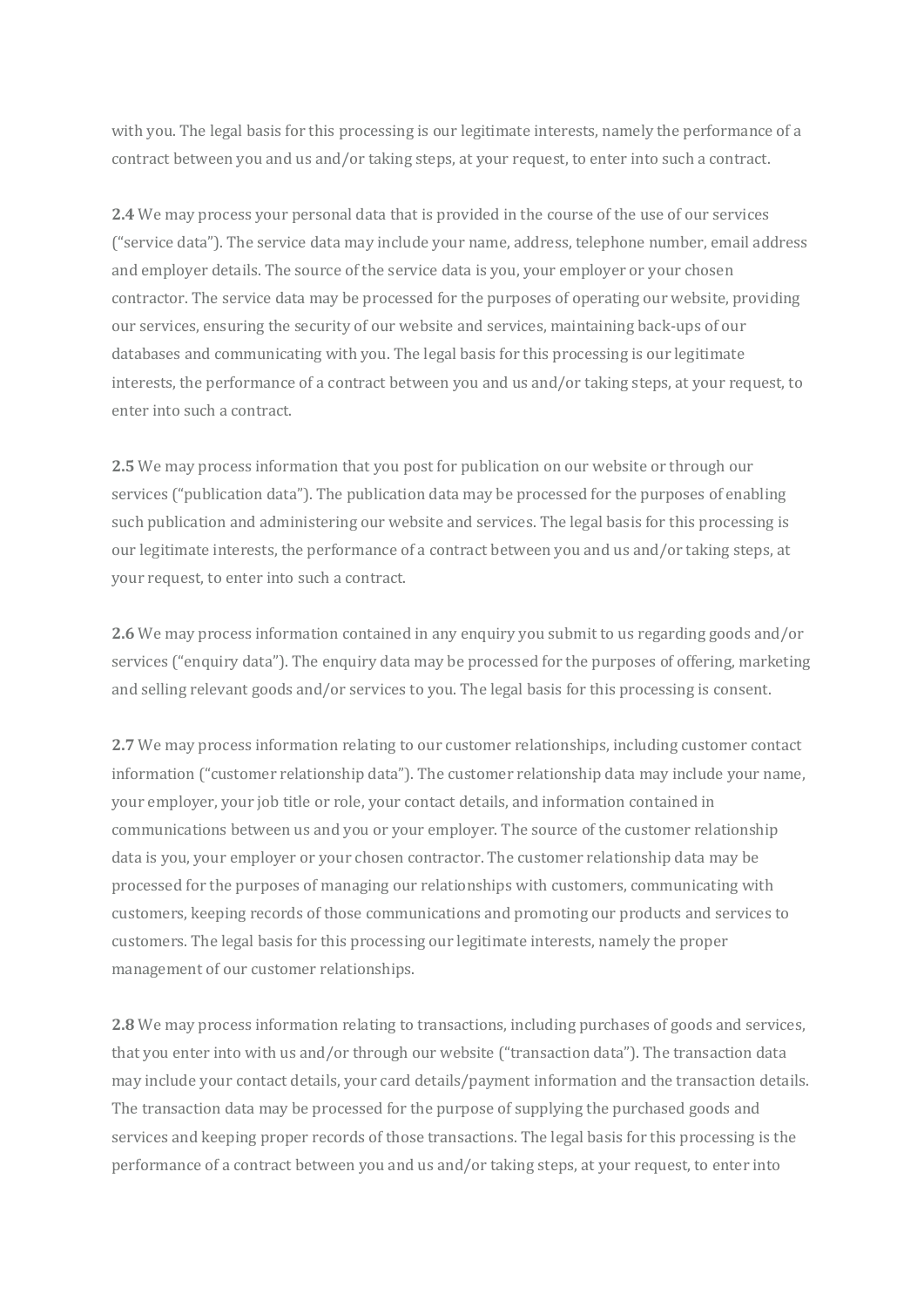such a contract and our legitimate interests, namely the proper administration of our website and business.

**2.9** We may process information that you provide to us for the purpose of subscribing to our email notifications and/or newsletters ("notification data"). The notification data may be processed for the purposes of sending you the relevant notifications and/or newsletters. The legal basis for this processing is the performance of a contract between you and us and/or taking steps, at your request, to enter into such a contract.

**2.10** We may process information contained in or relating to any communication that you send to us ("correspondence data"). The correspondence data may include the communication content and metadata associated with the communication. Our website will generate the metadata associated with communications made using the website contact forms. The correspondence data may be processed for the purposes of communicating with you and record-keeping. The legal basis for this processing is our legitimate interests, namely the proper administration of our website and business and communications with users.

**2.11** We may process any of your personal data identified in this policy where necessary for the establishment, exercise or defence of legal claims, whether in court proceedings or in an administrative or out-of-court procedure. The legal basis for this processing is our legitimate interests, namely the protection and assertion of our legal rights, your legal rights and the legal rights of others.

**2.12** We may process any of your personal data identified in this policy where necessary for the purposes of obtaining or maintaining insurance coverage, managing risks, or obtaining professional advice. The legal basis for this processing is our legitimate interests, namely the proper protection of our business against risks.

**2.13** In addition to the specific purposes for which we may process your personal data set out in this Section 3, we may also process any of your personal data where such processing is necessary for compliance with a legal obligation to which we are subject, or in order to protect your vital interests or the vital interests of another natural person.

**2.14** Please do not supply any other person's personal data to us, unless we prompt you to do so.

#### **3. Providing your personal data to others**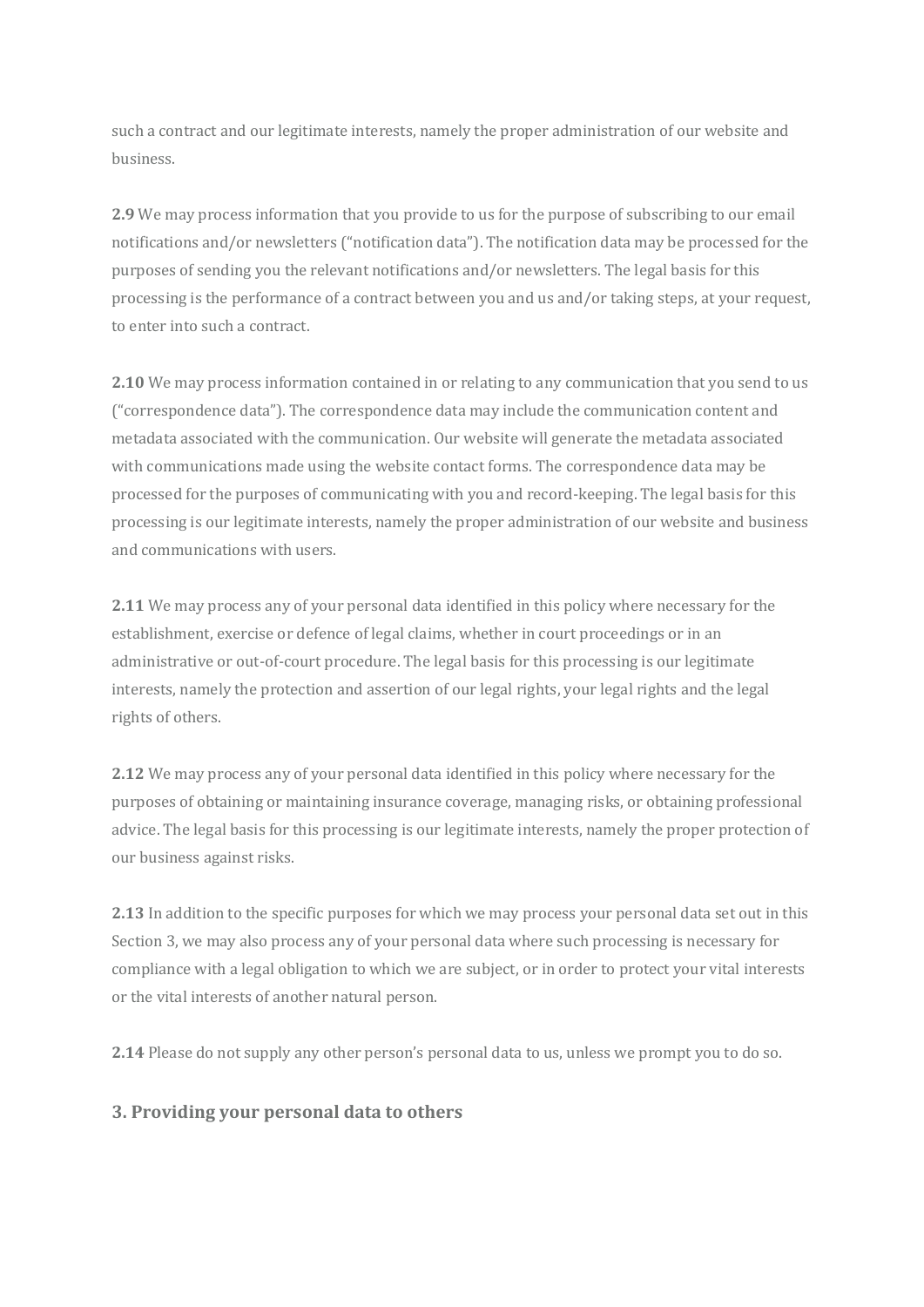**3.1** We may disclose your personal data to any member of our group of companies this includes our sister company Optimise Brewery Services Ltd. insofar as reasonably necessary for the purposes, and on the legal bases, set out in this policy

**3.2** We may disclose your personal data to our insurers and/or professional advisers insofar as reasonably necessary for the purposes of obtaining or maintaining insurance coverage, managing risks, obtaining professional advice, or the establishment, exercise or defence of legal claims, whether in court proceedings or in an administrative or out-of-court procedure.

**3.3** We may disclose name, job role, work address, telephone number and email address to our suppliers and/or subcontractors insofar as reasonably necessary for delivery of goods and to carry out our contract.

**3.4** Financial transactions relating to our website and services are handled by our payment services providers, Lloyds Commercial Finance and/or CardNet Commercial Client Development (This is a Lloyds Bank service). We will share transaction data with our payment services providers only to the extent necessary for the purposes of processing your payments, refunding such payments and dealing with complaints and queries relating to such payments and refunds. You can find information about the payment services providers' privacy policies and practices at https://www.lloydsbank.com/privacy.asp.

**3.5** In addition to the specific disclosures of personal data set out in this Section 4, we may disclose your personal data where such disclosure is necessary for compliance with a legal obligation to which we are subject, or in order to protect your vital interests or the vital interests of another natural person. We may also disclose your personal data where such disclosure is necessary for the establishment, exercise or defence of legal claims, whether in court proceedings or in an administrative or out-of-court procedure.

## **4. Retaining and deleting personal data**

**4.1** This Section 4 sets out our data retention policies and procedure, which are designed to help ensure that we comply with our legal obligations in relation to the retention and deletion of personal data.

**4.2** Personal data that we process for any purpose or purposes shall not be kept for longer than is necessary for that purpose or those purposes.

**4.3** We will retain your personal data as follows: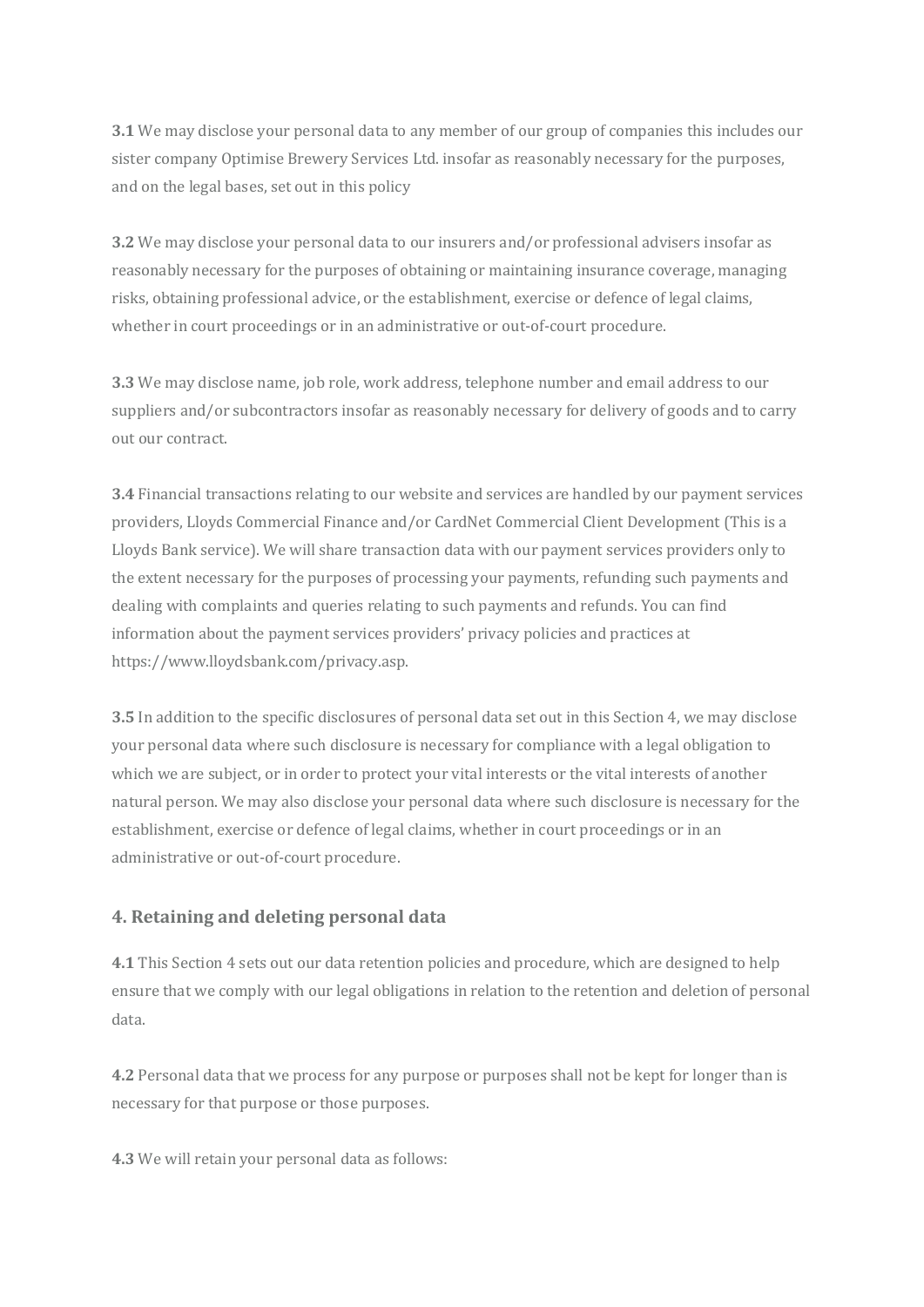(a) Customers contact details relating to printed documentation such as invoicing etc., will be retained for a minimum period of 8 years after the end of the customer relationship. (b) Suppliers contact details relating to printed documentation such as invoicing etc., will be retained for a minimum period of 8 years after the end of the supplier relationship.

**4.4** Notwithstanding the other provisions of this Section 6, we may retain your personal data where such retention is necessary for compliance with a legal obligation to which we are subject, or in order to protect your vital interests or the vital interests of another natural person.

#### **5. Amendments**

**5.1** We may update this policy from time to time by publishing a new version on our website.

**5.2** You should check this page occasionally to ensure you are happy with any changes to this policy.

**5.3** We may notify you of significant changes to this policy by email.

#### **6. Your rights**

**6.1** In this Section 6, we have summarised the rights that you have under data protection law. Some of the rights are complex, and not all of the details have been included in our summaries. Accordingly, you should read the relevant laws and guidance from the regulatory authorities for a full explanation of these rights.

**6.2** Your principal rights under data protection law are:

- (a) the right to access;
- (b) the right to rectification;
- (c) the right to erasure;
- (d) the right to restrict processing;
- (e) the right to object to processing;
- (f) the right to data portability;
- (g) the right to complain to a supervisory authority; and
- (h) the right to withdraw consent.

**6.3** You have the right to confirmation as to whether or not we process your personal data and, where we do, access to the personal data, together with certain additional information. That additional information includes details of the purposes of the processing, the categories of personal data concerned and the recipients of the personal data. Providing the rights and freedoms of others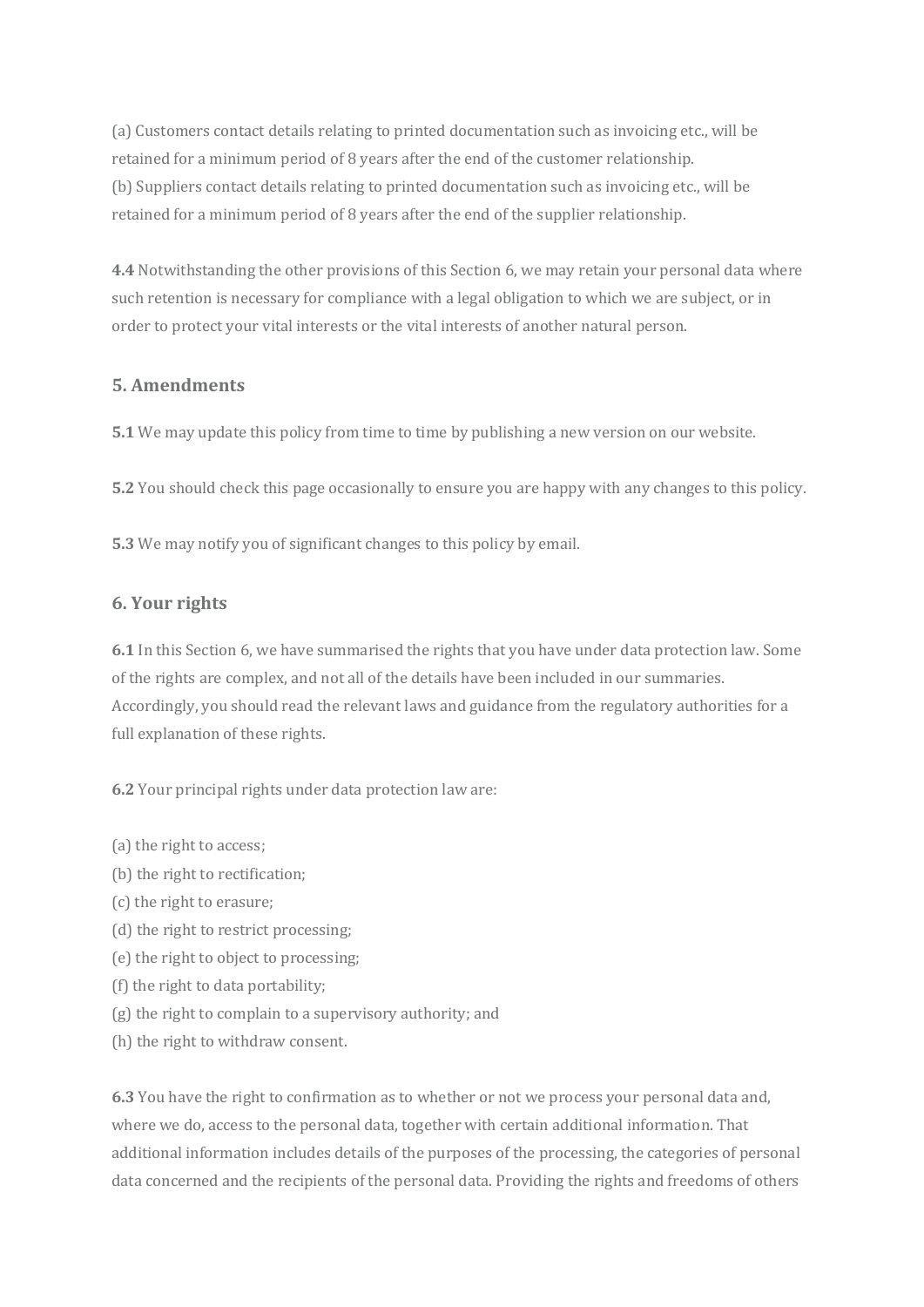are not affected, we will supply to you a copy of your personal data. The first copy will be provided free of charge, but additional copies may be subject to a reasonable fee. You can access your personal data by contacting us using the details at the end of this policy.

**6.4** You have the right to have any inaccurate personal data about you rectified and, taking into account the purposes of the processing, to have any incomplete personal data about you completed.

**6.5** In some circumstances you have the right to the erasure of your personal data without undue delay. Those circumstances include: the personal data are no longer necessary in relation to the purposes for which they were collected or otherwise processed; you object to the processing under certain rules of applicable data protection law; the processing is for direct marketing purposes; and the personal data have been unlawfully processed. However, there are exclusions of the right to erasure. The general exclusions include where processing is necessary: for exercising the right of freedom of expression and information; for compliance with a legal obligation; or for the establishment, exercise or defense of legal claims.

**6.6** In some circumstances you have the right to restrict the processing of your personal data. Those circumstances are: you contest the accuracy of the personal data; processing is unlawful, but you oppose erasure; we no longer need the personal data for the purposes of our processing, but you require personal data for the establishment, exercise or defence of legal claims; and you have objected to processing, pending the verification of that objection. Where processing has been restricted on this basis, we may continue to store your personal data. However, we will only otherwise process it: with your consent; for the establishment, exercise or defence of legal claims; for the protection of the rights of another natural or legal person; or for reasons of important public interest.

**6.7** You have the right to object to our processing of your personal data on grounds relating to your particular situation, but only to the extent that the legal basis for the processing is that the processing is necessary for: the performance of a task carried out in the public interest or in the exercise of any official authority vested in us; or the purposes of the legitimate interests pursued by us or by a third party. If you make such an objection, we will cease to process the personal information unless we can demonstrate compelling legitimate grounds for the processing which override your interests, rights and freedoms, or the processing is for the establishment, exercise or defence of legal claims.

**6.8** You have the right to object to our processing of your personal data for direct marketing purposes (including profiling for direct marketing purposes). If you make such an objection, we will cease to process your personal data for this purpose.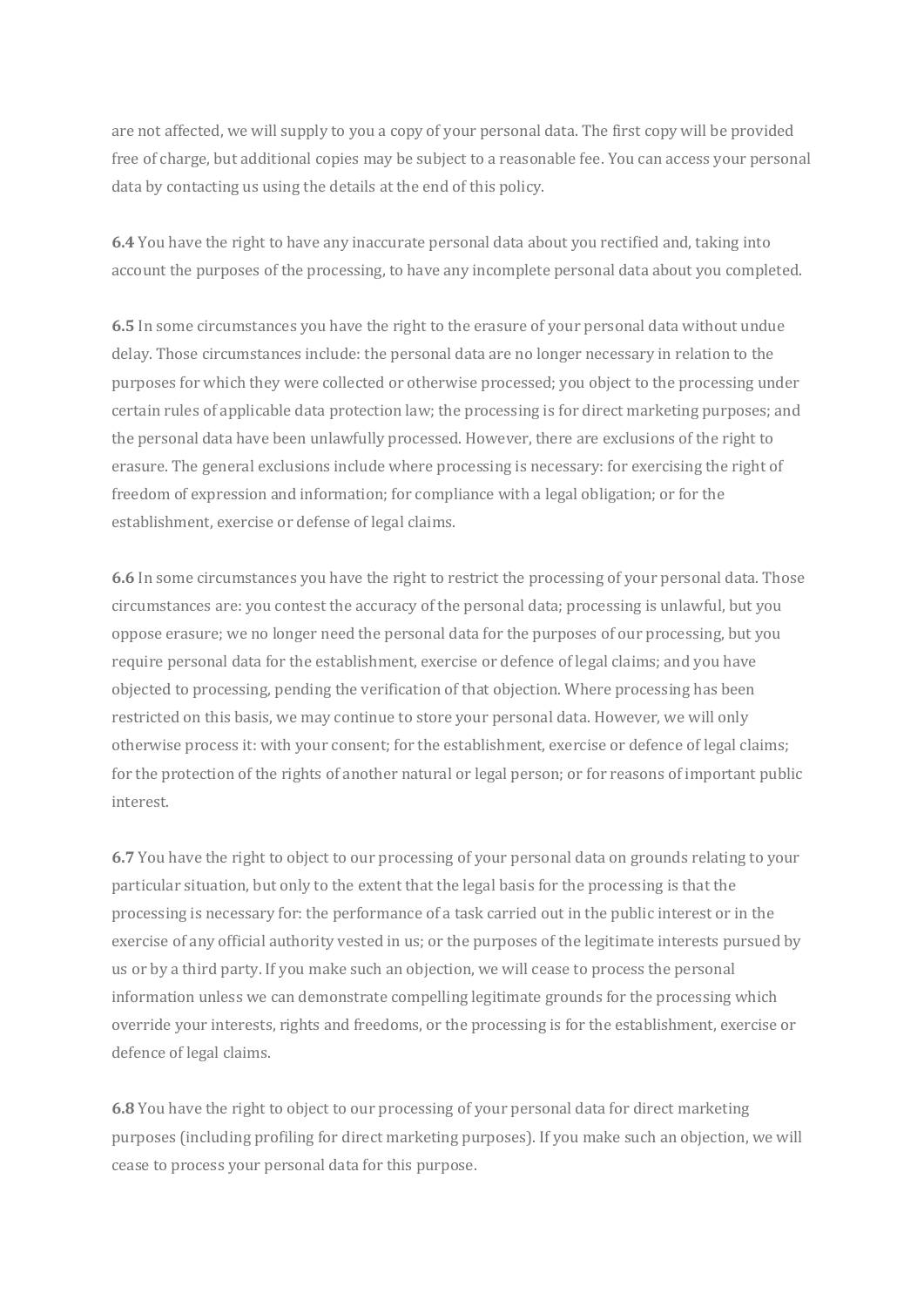**6.9** You have the right to object to our processing of your personal data for scientific or historical research purposes or statistical purposes on grounds relating to your particular situation, unless the processing is necessary for the performance of a task carried out for reasons of public interest.

**6.10** To the extent that the legal basis for our processing of your personal data is:

(a) consent; or

(b) that the processing is necessary for the performance of a contract to which you are party or in order to take steps at your request prior to entering into a contract,

and such processing is carried out by automated means, you have the right to receive your personal data from us in a structured, commonly used and machine-readable format. However, this right does not apply where it would adversely affect the rights and freedoms of others.

**6.11** If you consider that our processing of your personal information infringes data protection laws, you have a legal right to lodge a complaint with a supervisory authority responsible for data protection. You may do so in the EU member state of your habitual residence, your place of work or the place of the alleged infringement.

**6.12** To the extent that the legal basis for our processing of your personal information is consent, you have the right to withdraw that consent at any time. Withdrawal will not affect the lawfulness of processing before the withdrawal.

**6.13** You may exercise any of your rights in relation to your personal data by written notice to us.

#### **7. About cookies**

**7.1** A cookie is a file containing an identifier (a string of letters and numbers) that is sent by a web server to a web browser and is stored by the browser. The identifier is then sent back to the server each time the browser requests a page from the server.

**7.2** Cookies may be either "persistent" cookies or "session" cookies: a persistent cookie will be stored by a web browser and will remain valid until its set expiry date, unless deleted by the user before the expiry date; a session cookie, on the other hand, will expire at the end of the user session, when the web browser is closed.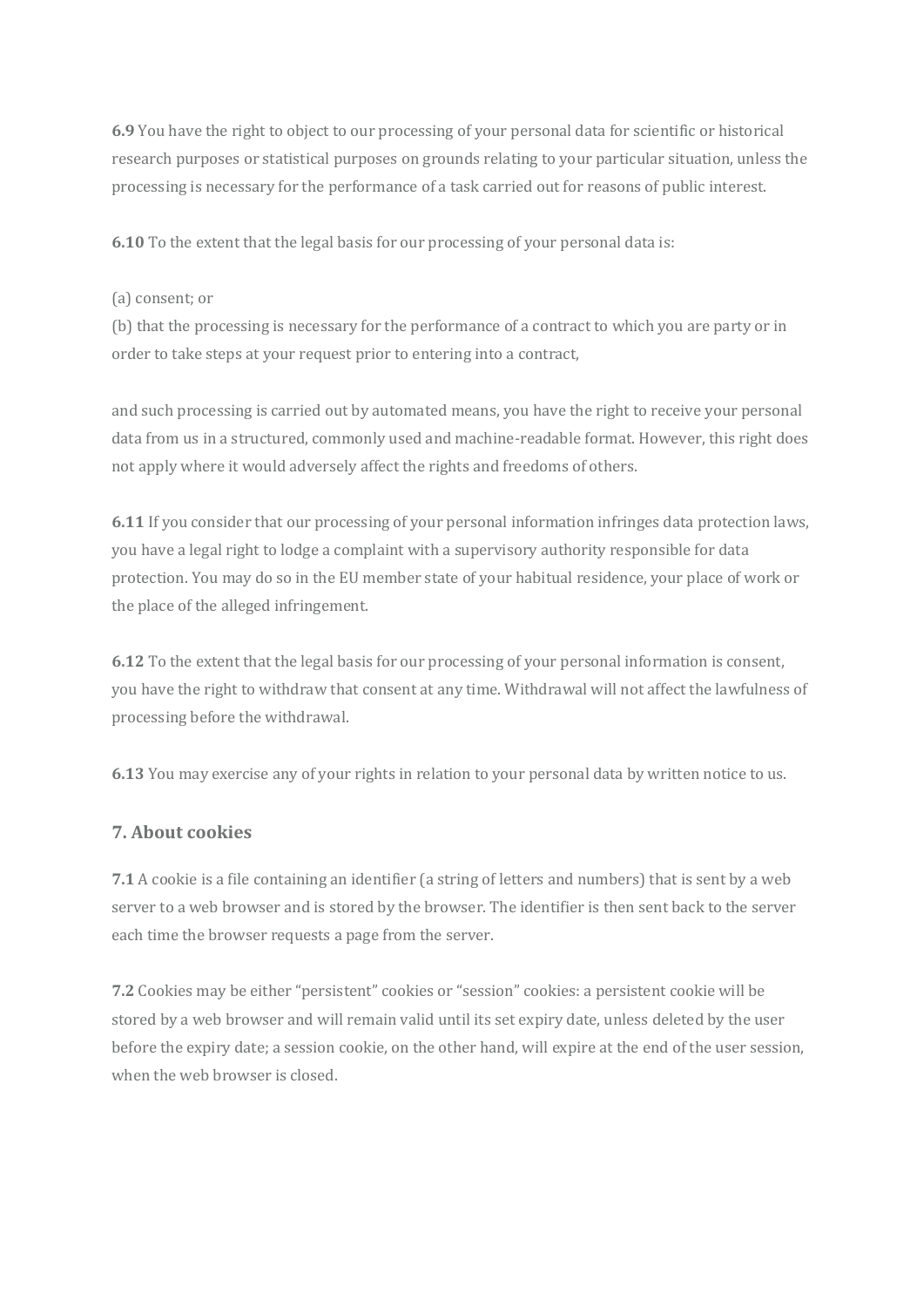**7.3** Cookies do not typically contain any information that personally identifies a user, but personal information that we store about you may be linked to the information stored in and obtained from cookies.

#### **8. Cookies that we use**

**8.1** We use cookies for the following purposes:

(a) analysis – we use cookies to help us to analyse the use and performance of our website and services (cookies used for this purpose are: \_gid and \_ga); and

(b) cookie consent – we use cookies to store your preferences in relation to the use of cookies more generally (cookies used for this purpose are: wp-settings-time-1 and wp-settings-1).

## **9. Cookies used by our service providers**

**9.1** Our service providers use cookies and those cookies may be stored on your computer when you visit our website.

**9.2** We use Google Analytics to analyse the use of our website. Google Analytics gathers information about website use by means of cookies. The information gathered relating to our website is used to create reports about the use of our website. Google's privacy policy is available at: https://www.google.com/policies/privacy/.

## **10. Managing cookies**

**10.1** Most browsers allow you to refuse to accept cookies and to delete cookies. The methods for doing so vary from browser to browser, and from version to version. You can however obtain up-todate information about blocking and deleting cookies via these links:

(a) https://support.google.com/chrome/answer/95647?hl=en (Chrome);

(b) https://support.mozilla.org/en-US/kb/enable-and-disable-cookies-website-preferences (Firefox);

(c) http://www.opera.com/help/tutorials/security/cookies/ (Opera);

(d) https://support.microsoft.com/en-gb/help/17442/windows-internet-explorer-delete-managecookies (Internet Explorer);

(e) https://support.apple.com/kb/PH21411 (Safari); and

(f) https://privacy.microsoft.com/en-us/windows-10-microsoft-edge-and-privacy (Edge).

**10.2** Blocking all cookies will have a negative impact upon the usability of many websites.